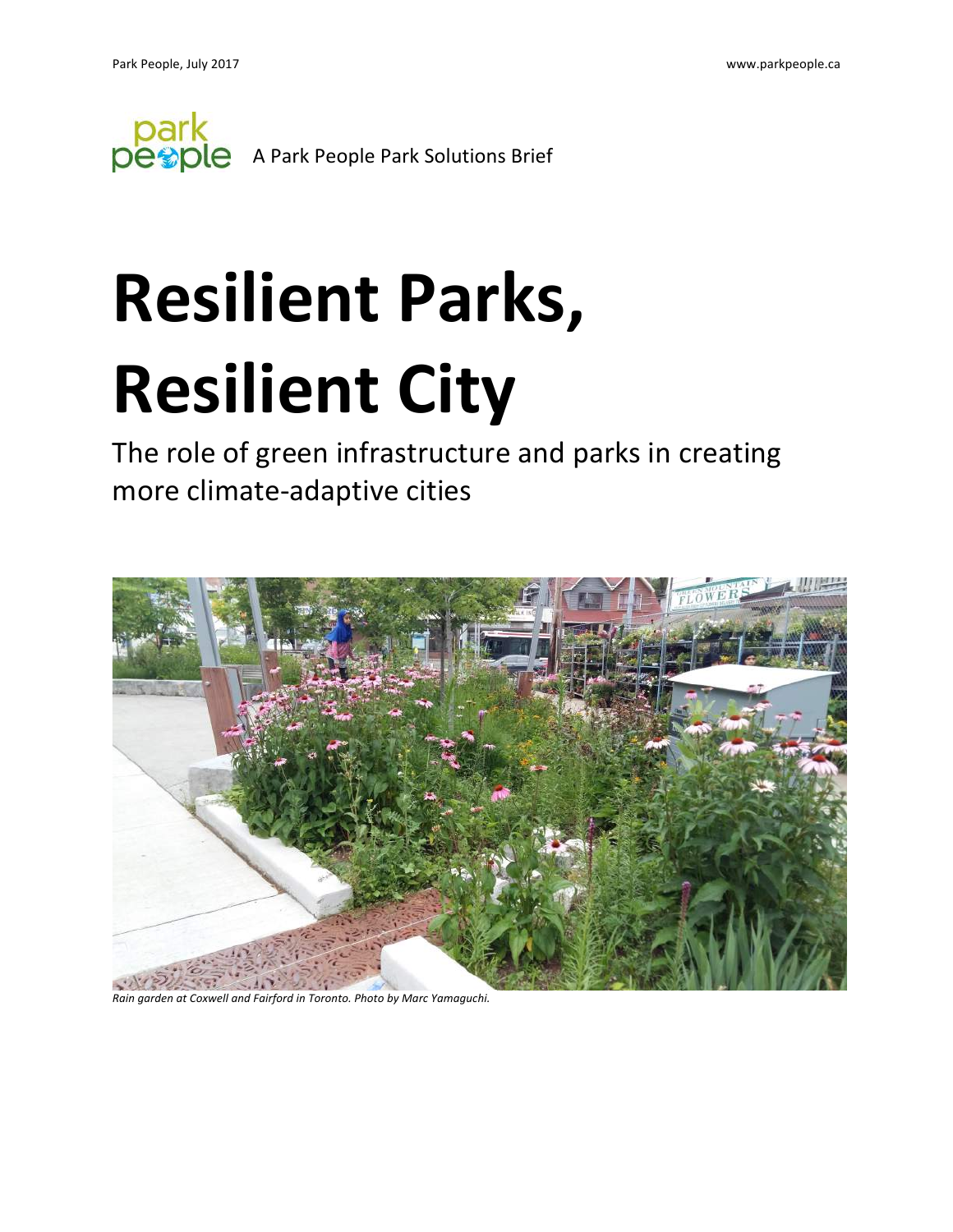## **Table of Contents**

| Climate change is causing extreme weather and impacting Canadian cities     |                                                                                                 | 3  |
|-----------------------------------------------------------------------------|-------------------------------------------------------------------------------------------------|----|
|                                                                             | We can intentionally design our parks as climate-resilient infrastructure                       |    |
| Common Green Infrastructure Elements in Parks and the Public Realm          |                                                                                                 | 5  |
|                                                                             | Green infrastructure provides multiple benefits                                                 | 6  |
| Five things Canadian cities can do to improve green infrastructure in parks |                                                                                                 | 9  |
|                                                                             | Include green infrastructure when undertaking park redesigns and building new parks             | 9  |
| 2.                                                                          | Create a comprehensive plan for rolling out green infrastructure                                | 10 |
| 3.                                                                          | Make green infrastructure playful and visible to encourage ecological literacy                  | 11 |
| 4.                                                                          | Involve community members and create job training and skill development opportunities           | 12 |
| 5.                                                                          | Create financial tools to help fund green infrastructure projects in parks and the public realm | 12 |
|                                                                             | Green infrastructure is about more than stormwater                                              |    |
|                                                                             | <b>Acknowledgements</b>                                                                         |    |

#### **Park People**

Park People is an independent charity that builds strong communities by animating and improving parks, placing them at the heart of life in cities. Park People's Park Solutions series explores the challenges and opportunities facing city parks in Canada by offering inspiration, best practices, and key strategies for moving forward. To read more visit www.parkpeople.ca/park-people-reports

#### **Jake Tobin Garrett**

Jake is the manager of policy and planning at Park People. He is the author of several Park People reports that explore the planning, design, and social impact of parks and public spaces including Making Connections, Thriving Places, and Sparking Change.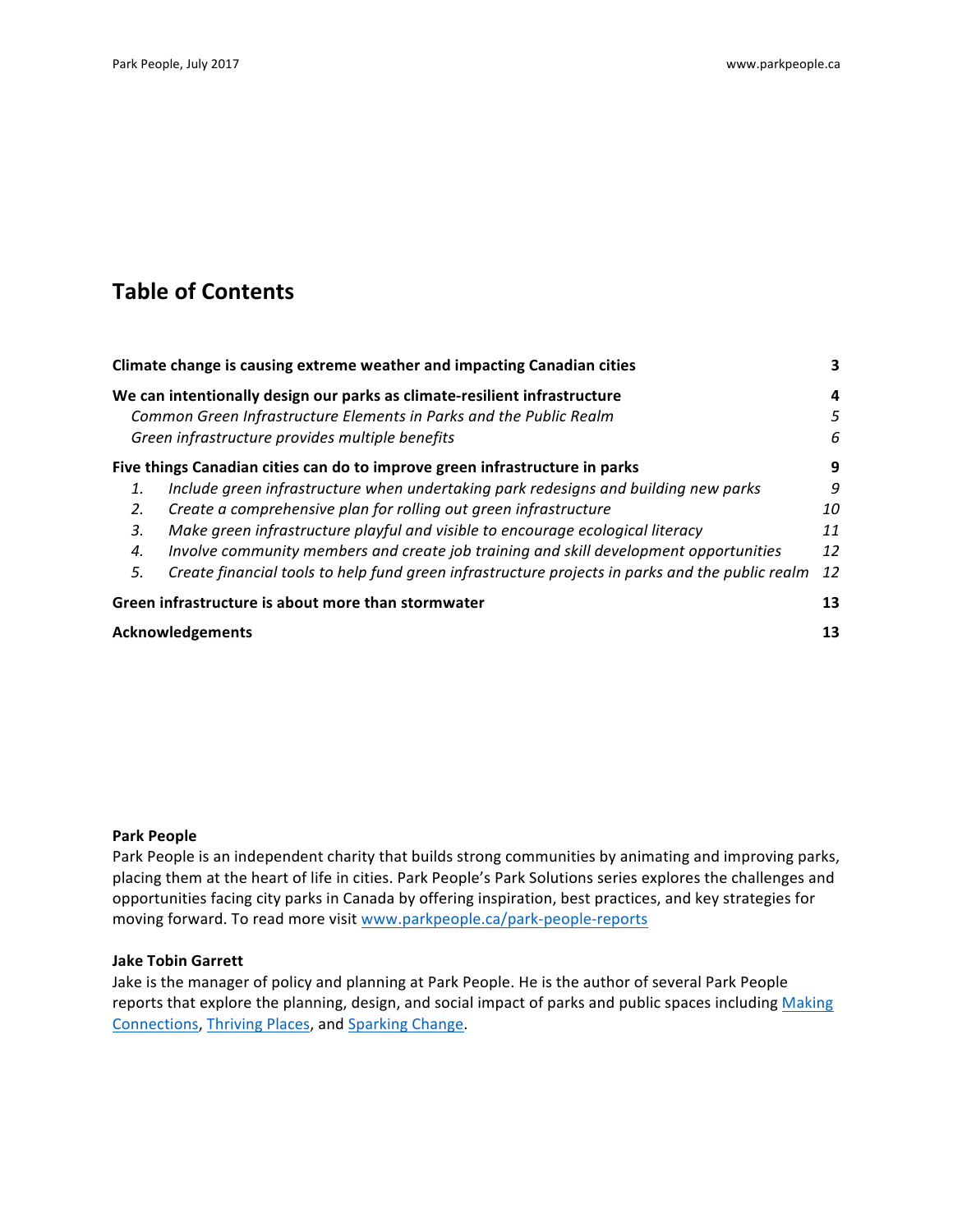# Climate change is causing extreme weather and impacting Canadian cities



Impacts from July 2013 flood in Calgary. Photo by James Tworow (FlickrCC)

It's become a familiar urban experience. Heavy rain, flash floods, rising water levels, and, ultimately, flooded parks, streets, and homes. With climate change leading to extreme weather—both hot, dry periods and heavy rain—it's imperative that we design our urban environments to mitigate these impacts. As one expert noted, Toronto is going to get "hotter, wetter, and wilder" with the effects of climate change.<sup>i</sup> Vancouver is expected to see dryer summers and wetter winters.<sup>ii</sup>

We only have to look at the last five years to see this playing out. In July 2013, the Greater Toronto Area experienced its most severe storm in 60 years. The 126mm of rain that fell in a two-hour period overwhelmed stormwater systems—the drains, pipes, and channels built to whisk water to treatment facilities—causing roads, railways, and basements to flood. It ultimately ended up costing \$1 billion in damage.<sup>III</sup> There are also negative impacts on the health of people and ecosystems.

Also in July 2013, Calgary saw heavy rain that caused the city's rivers, like the Bow River, to breach their banks, flooding neighbourhoods and causing evacuation orders and several deaths. This was explored in greater detail in a previous Park People report, *Green City*, written by University of Calgary Professor Bev Sandalack, which advocates for a landscape approach to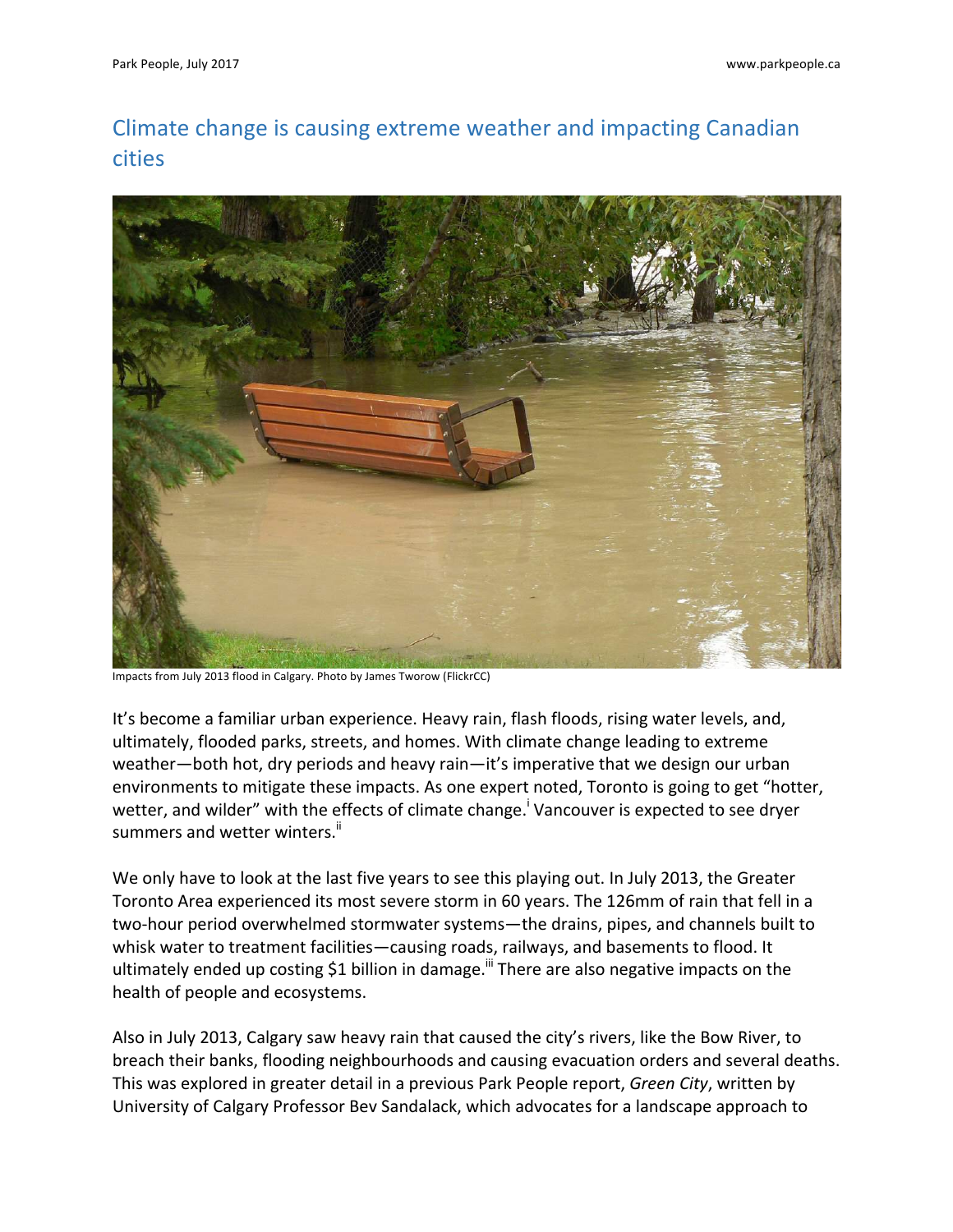parks planning that recognizes and enhances the important ecological services provided by parks.<sup>iv</sup>

This year, Toronto is again feeling the effects of climate change. Heavy and frequent spring rainfalls and high water levels in Lake Ontario meant much of the highly popular Toronto Island was closed due to flooding—a loss that many in the city acutely feel. The rain also resulted in large pools of standing water in many parks and reduced beachfront in waterfront areas. Parts of Quebec were also inundated with water from heavy rains this year that flooded streets and damaged property in and around Montreal and Gatineau.<sup>v</sup>

Heavy rain causes visible damage from flooding, but it also has a more invisible effect. Many cities were built with systems that combine sewage and stormwater into the same pipes. When heavy rain overwhelms the system, its designed to release partially treated sewage and stormwater into our waterways as a safety valve to protect the system from flooding. <sup>vi</sup> This is called a combined sewer overflow. Many cities are actively working to reduce these through investing in new stormwater infrastructure that reduces the amount of water entering the system as these overflows have damaging environmental effects and impact water quality.

But what does this have to do with our parks?

## We can intentionally design our parks as climate-resilient infrastructure

Parks are essential for increasing natural habitat in cities, providing space for recreation and social connection, and improving our mental and physical well-being—benefits laid out in more detail in recent reports by Toronto Public Health<sup>vii</sup> and Park People<sup>viii</sup>. But as the primary "soft" landscapes in our urban environments, parks are also critical pieces of stormwater infrastructure. 

Green spaces help soak up and filter rain where it falls rather than allowing it to run off hard surfaces like paved roads into storm sewers and, ultimately, into our waterways—along with the garbage, bacteria, and other pollutants it has picked up along the way. Absorbent landscapes, like parks, can reduce runoff by 8 to 10 times compared to impermeable surfaces like roads or parking lots. $\mathrm{K}$ 

However, not every park soaks up rain just because it's green. The soil in parks can become heavily compacted from use—like people running back and forth playing soccer—reducing the amount of water that can filter through the soil.

There is a solution. We can design our parks and public spaces as sponges, or with sponge-like elements, by using "green infrastructure" to help parks be more effective at capturing, retaining, and treating stormwater. This helps cool cities through natural shade and water evaporation from trees and plants, reduce flooding, and ultimately creates more climate resilient cities.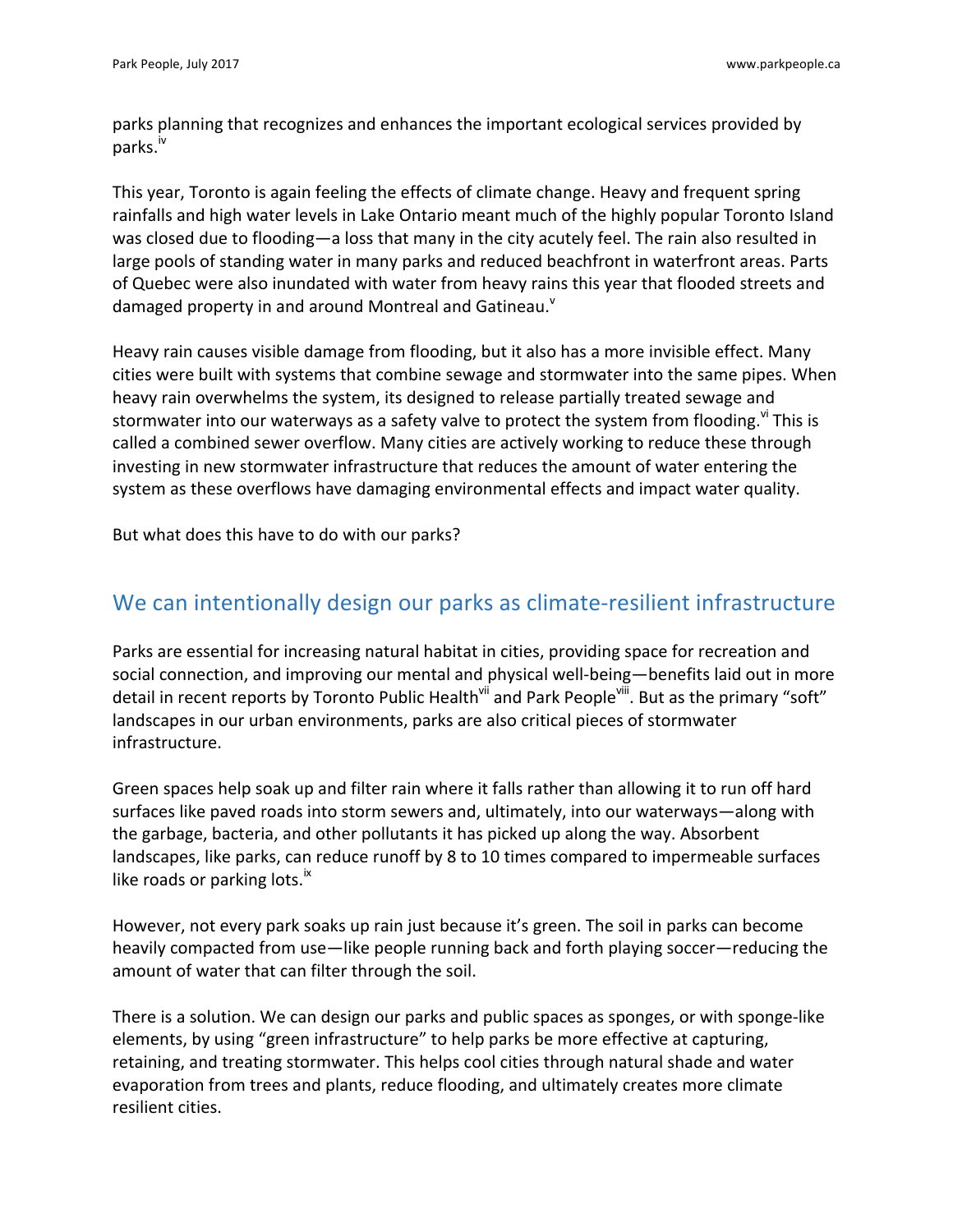Essentially the idea behind green infrastructure is to engineer spaces to mimic or enhance nature's ability to slow down, soak up, and clean water where it falls, instead of whisking it away as fast as possible through drains to underground pipes—often called "grey" infrastructure. Green infrastructure in parks can include daylighted streams, rain gardens, and wetlands that filter pollutants and hold water or channel it to underground tanks.

Even small projects help. A green infrastructure demonstration project in Mississauga along Elm Drive reduced water entering the stormwater system by 30% during the heavy July 2013 storm.<sup>x</sup> By lessening the amount of water flowing into the system, the project reduced the possibility that the system would be overwhelmed.

Many cities are directly incorporating green infrastructure into their climate change resiliency planning to ensure cities can weather the weather. Vancouver's new rainfall management plan argues that "as we experience changing climate and rainfall patterns, green infrastructure working in conjunction with the piped storm network will provide better service levels across the rainfall spectrum now and into the future."Xi

## Common Green Infrastructure Elements in Parks and the Public Realm

**Rain garden.** A depression filled with vegetation, trees, and rocks that collects and stores stormwater, using it as a water source for plants and allowing it to filter into the ground. These can be found in strategic locations within a park or along the edges of roadways where a drain allows stormwater from the curb to drain into the rain garden. New York City has invested heavily in creating rain gardens as part of their overall green infrastructure plan, resulting in the spin-off benefit of street beautification and increasing urban nature.

**Stormwater management pond.** An area designed to hold stormwater during heavy rainfalls. These can be designed as both wet and dry. A wet retention pond, like a wetland, is designed to always contain water, while a dry detention pond, like a basketball court or playing field, is designed to fill and hold water only during storms.

**Daylighted streams.** The practice of bringing streams that have been buried in pipes, back to the surface and renaturalizing them. For example, Vancouver is currently working on a plan to "create an ecologically diverse stream" through Tatlow and Volunteer Parks that will feed into English Bay.<sup>xii</sup>

**Bioswale.** A depression or groove like a miniature stream, sometimes filled with vegetation and rocks, that channels stormwater to a drain, water body, or retention area, like an underground tank or aboveground pond.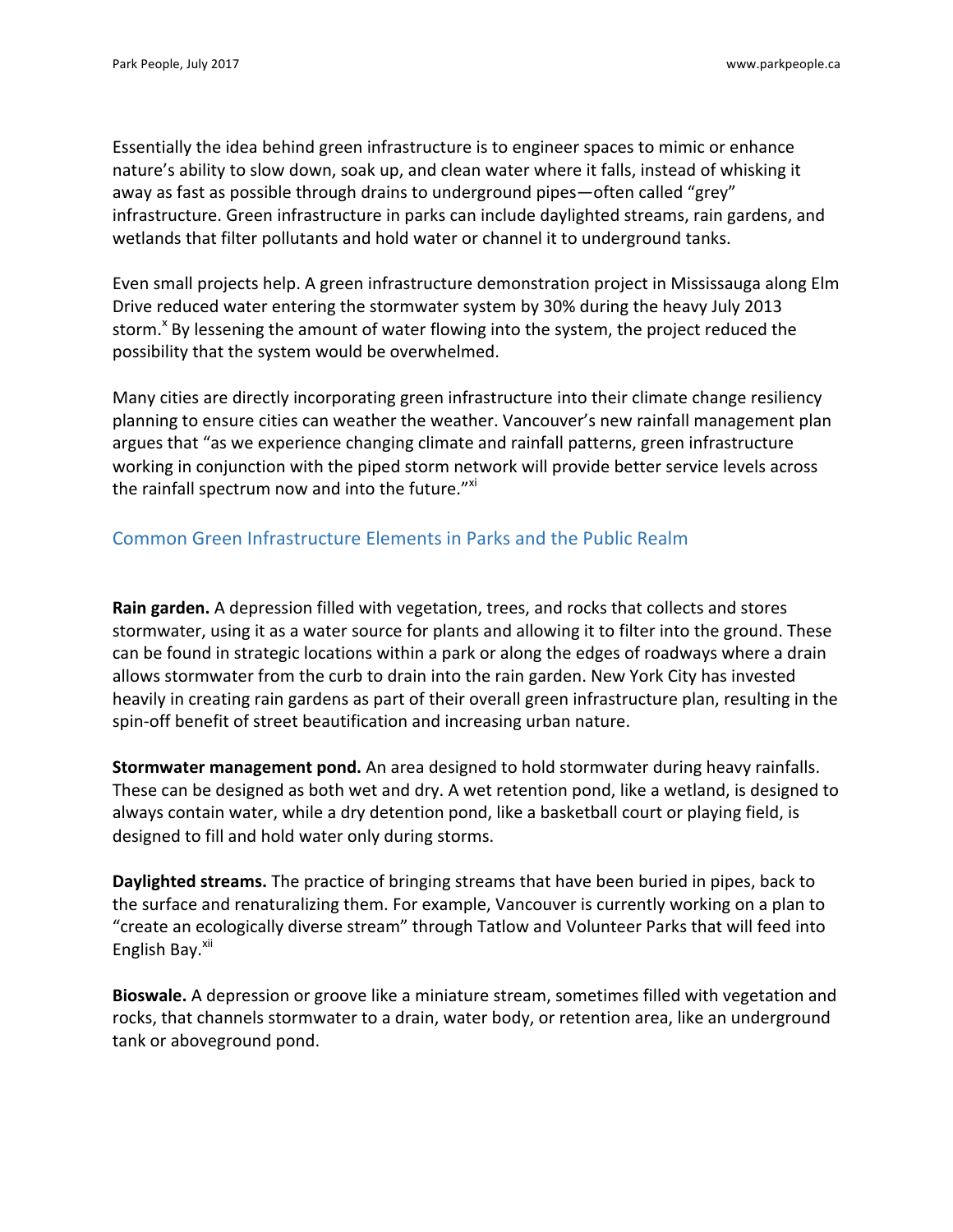

*Bioswale. Photo by Aaron Volkening (FlickrCC)*

**Bioretention storage areas**. Underground stormwater treatment and storage areas using soil mixes designed to hold and infiltrate water. These can be used to create healthy conditions for trees, with engineered systems called soil cells to support paving above.

**Permeable paving.** Pavement that allows water to infiltrate to the ground below, rather than runoff of it, including materials like porous concrete and permeable interlocking concrete pavers. One study noted that permeable pavement is helpful in winter as it allows snowmelt to filter through, reducing the amount of freezing ice on the actual surface.<sup>xiii</sup> Ideally these paving solutions are also designed to provide water for trees and planting areas through underground bioretention areas, expanding their benefit.

#### Green infrastructure provides multiple benefits

A key feature of green infrastructure is its multiple and layered benefits, unlike traditional grey infrastructure that performs a single function, such as conveying water in a pipe. Xiv Green infrastructure can: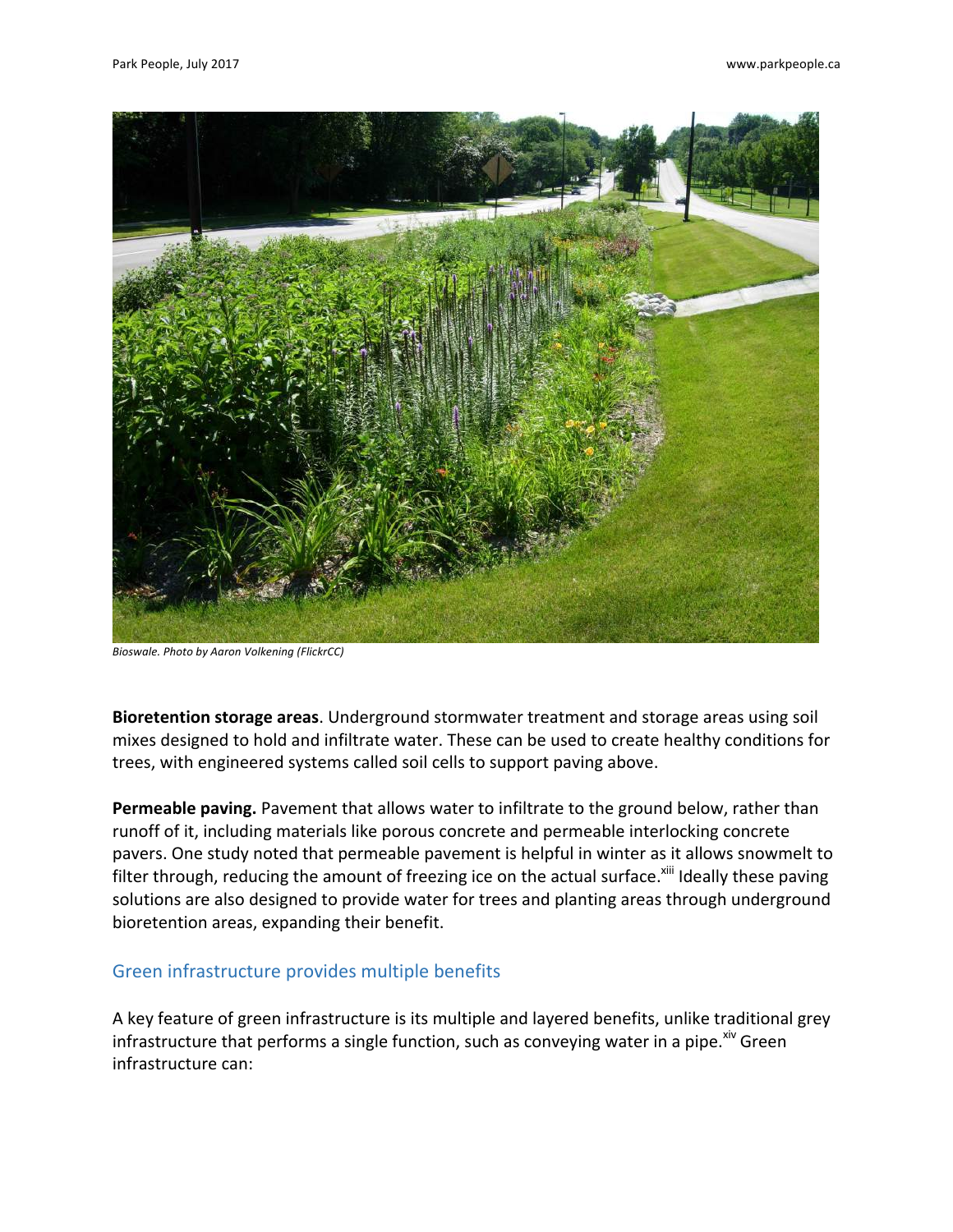- **Perform important environmental functions**. This includes decreasing water runoff, improving water quality, mitigating and prevention erosion, and cleaning the air. It can also reduce the urban heat island effect by increasing green areas that don't absorb heat like hard surfaces—an important cooling benefit to cities as climate change results in hotter weather.
- **Improve and expand urban nature and habitat.** Green infrastructure can include native plants that provide critical habitat and food for pollinators, such as native bees and butterflies, and other wildlife that are under threat, helping to promote urban biodiversity and healthier ecosystems.
- Create new community gathering and recreational spaces. Green infrastructure can increase public space and recreational areas in cities. These projects can enhance existing parks, but they can also be opportunities for creating new green spaces and plazas from underused areas like roadways and traffic islands.
- **Save money.** By reducing the amount of money a city spends on expensive infrastructure like pipes, green infrastructure can help save money. For example, Copenhagen estimated that its green infrastructure approach to stormwater management was estimated to cost half the price over time of a more traditional "grey" infrastructure-only approach.<sup>xv</sup>
- **Create safer roads.** If included within traffic calming measures such as traffic islands and bump-outs that increase pedestrian space or separate bike lanes with planting areas, green infrastructure can help slow down cars and improve traffic safety. <sup>xvi</sup> Toronto's new Complete Streets guidelines, for example, contain a section on green infrastructure.



Cycling and green infrastructure. Rendering from NACTO

A great example of the multiple benefits of green infrastructure projects can be found in Toronto's **Raindrop Plaza**. Designed as a Green Streets pilot project in conjunction with the city's new green street technical guidelines, this 2018 project will transform a wide turning lane and traffic island into a new permeable plaza with rain gardens. The plaza will feed stormwater runoff from the street through a shallow swale meant to highlight the many rivers in Toronto that were buried in the city's development. The plaza will use the captured rainwater to help water trees onsite, with bioretention areas in soil cells below the permeable paving. Through this project, the city will create a new green community gathering space, increase natural habitat, provide opportunities for learning about ecological systems, and, of course, reduce stormwater run-off. In fact, a cost-benefit analysis of the project done by the Carleton Centre for Community Innovation at Carleton University for the City of Toronto found over \$200,000 in benefits—almost a third of the overall construction cost.<sup>xvii</sup>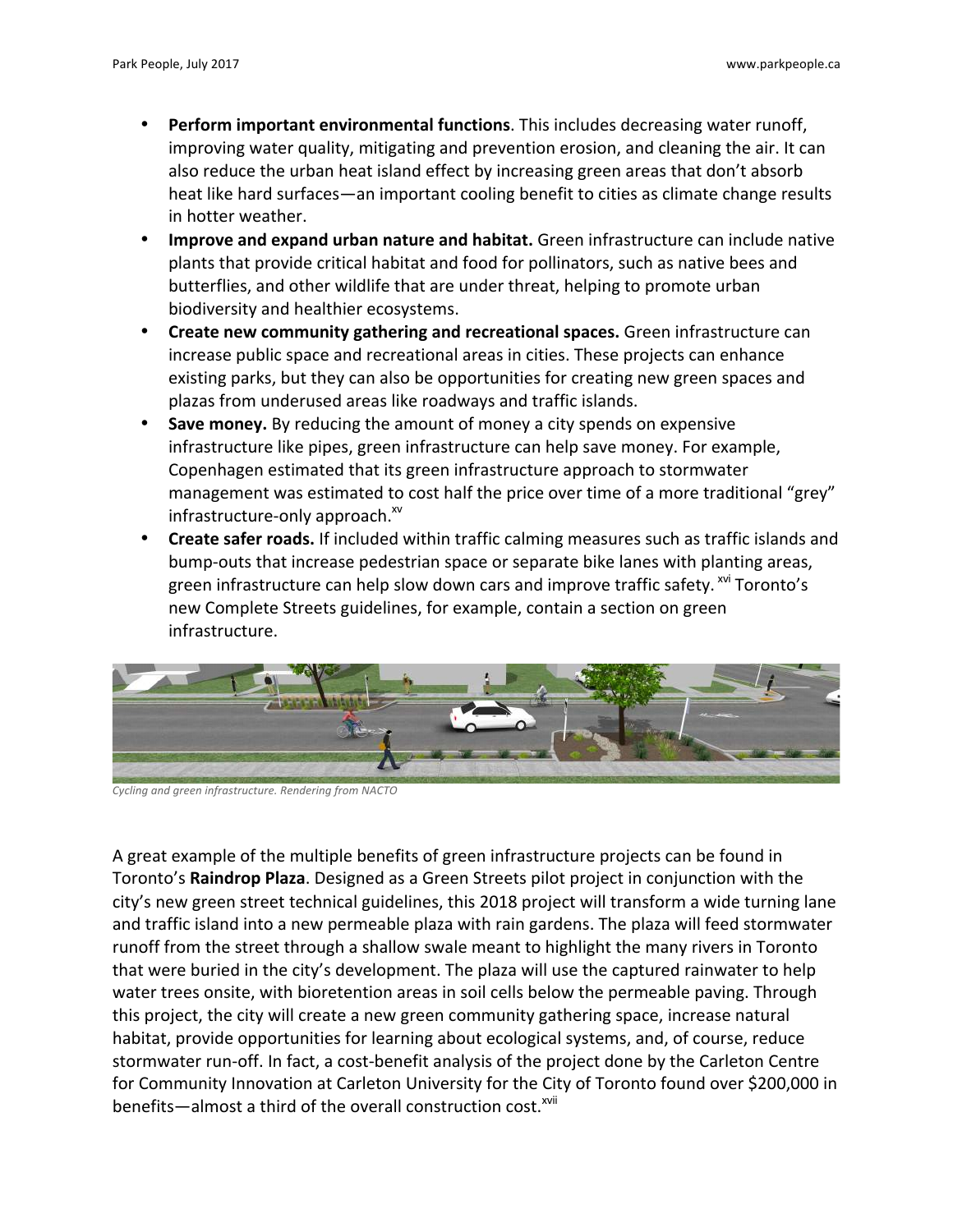

*Raindrop Plaza. Rendering by Schollen &Company.*

Of course, there are challenges to green infrastructure as well. Some of the key areas that need to be carefully considered are:

- A strong emphasis on maintenance. Often there are concerns that the maintenance costs for green infrastructure will be higher than traditional parkland because it can require special training. But a study by Credit Valley Conservation found that when park staff were included within the process of choosing plants for green infrastructure projects, the maintenance requirements were similar to traditional parkland development.<sup>xviii</sup>
- **Balancing the needs of park users.** Green infrastructure elements, such as rain gardens and wetlands, require space within parks—space that is often at a premium in urban environments. It's important to balance designs and consider how features can double as recreational park amenities, like soccer fields and skateboard bowls that can also store water during storms.
- The need for new monitoring and evaluation programs. Some parks are designed with green infrastructure elements to capture only the rain that falls within the park, while others are designed with special systems to actual divert water from surroundings streets. It's important to determine the performance of these spaces, such as how much water the park can handle and how often maintenance needs to be done.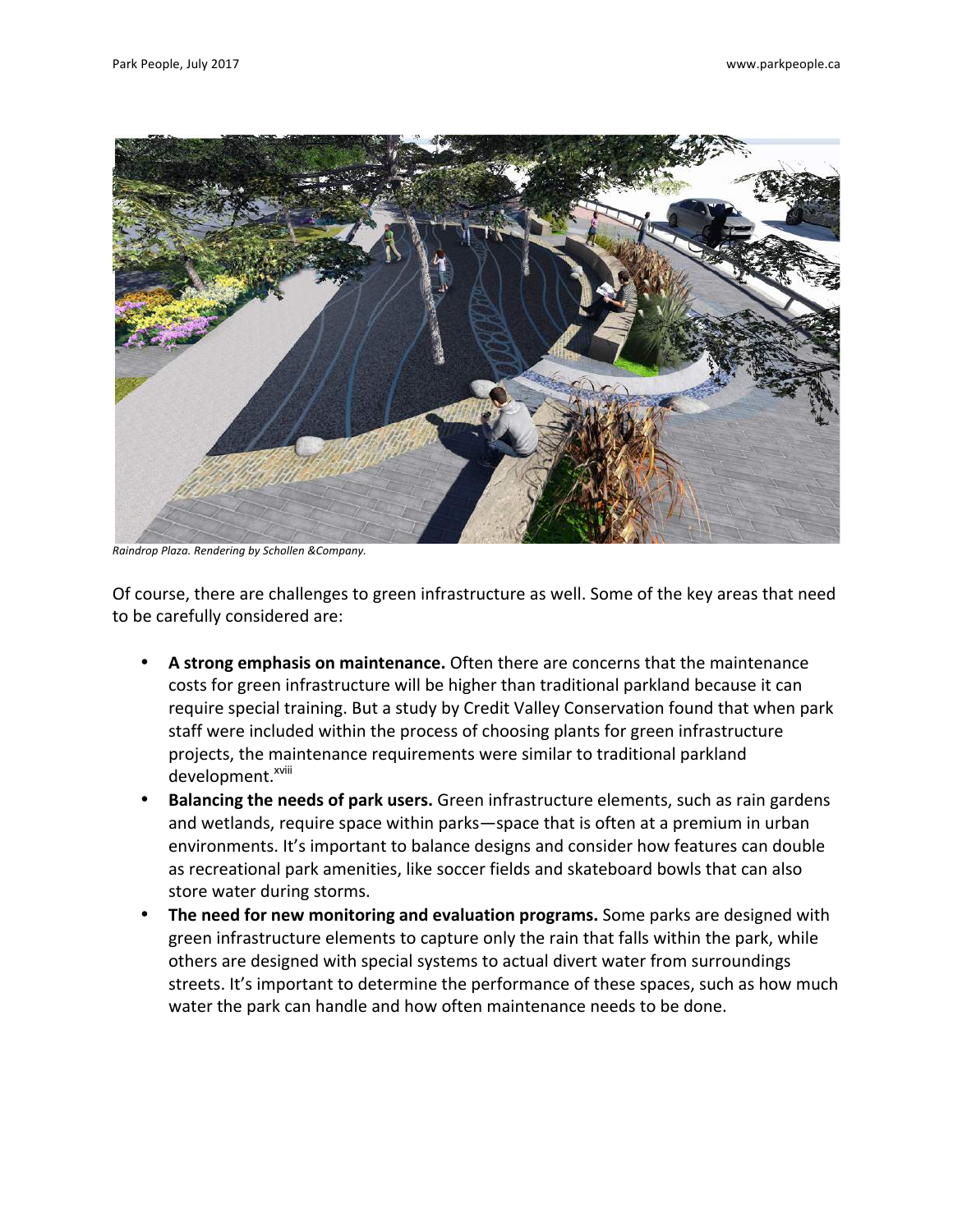# Five things Canadian cities can do to improve green infrastructure in parks

## 1. Include green infrastructure where possible when undertaking park redesigns and building new parks and public spaces

Green infrastructure should be more formally integrated as part of park planning and design so that opportunities are considered upfront in both park redesigns and new parks, with agreements or funds secured for ongoing maintenance, rather than as an after thought. This also ensures green infrastructure elements are integrated seamlessly into the design and can actually become amenities and recreational features of the park.

As Andy Frank, environmental engineer for Montgomery County in Maryland, said in an interview with the National Parks and Recreation Association: "Every agency has parks and facilities that they must renovate or retrofit, and every new park project offers opportunities to integrate green stormwater management early on. In fact, the earlier you integrate it into the project the easier and less expensive it is." xix

**Take Toronto's Corktown Common**. Children playing in the park's splash pad or people picnicking on the grass may not know that they are actually on a flood protection berm that is designed to protect the lower-lying areas of the city to its west from the Don River flooding to its east. The park is a gem of a space, complex and rich with biodiversity and landscape, including winding pathways, water features, and a wetland.<sup>xx</sup> But these features are also functional, helping to capture and filter rainwater, which is then treated with ultraviolet light and stored in tanks underneath the park to be used for irrigation.<sup>xxi</sup>



*Corktown Common. Photo by Jake Tobin Garrett*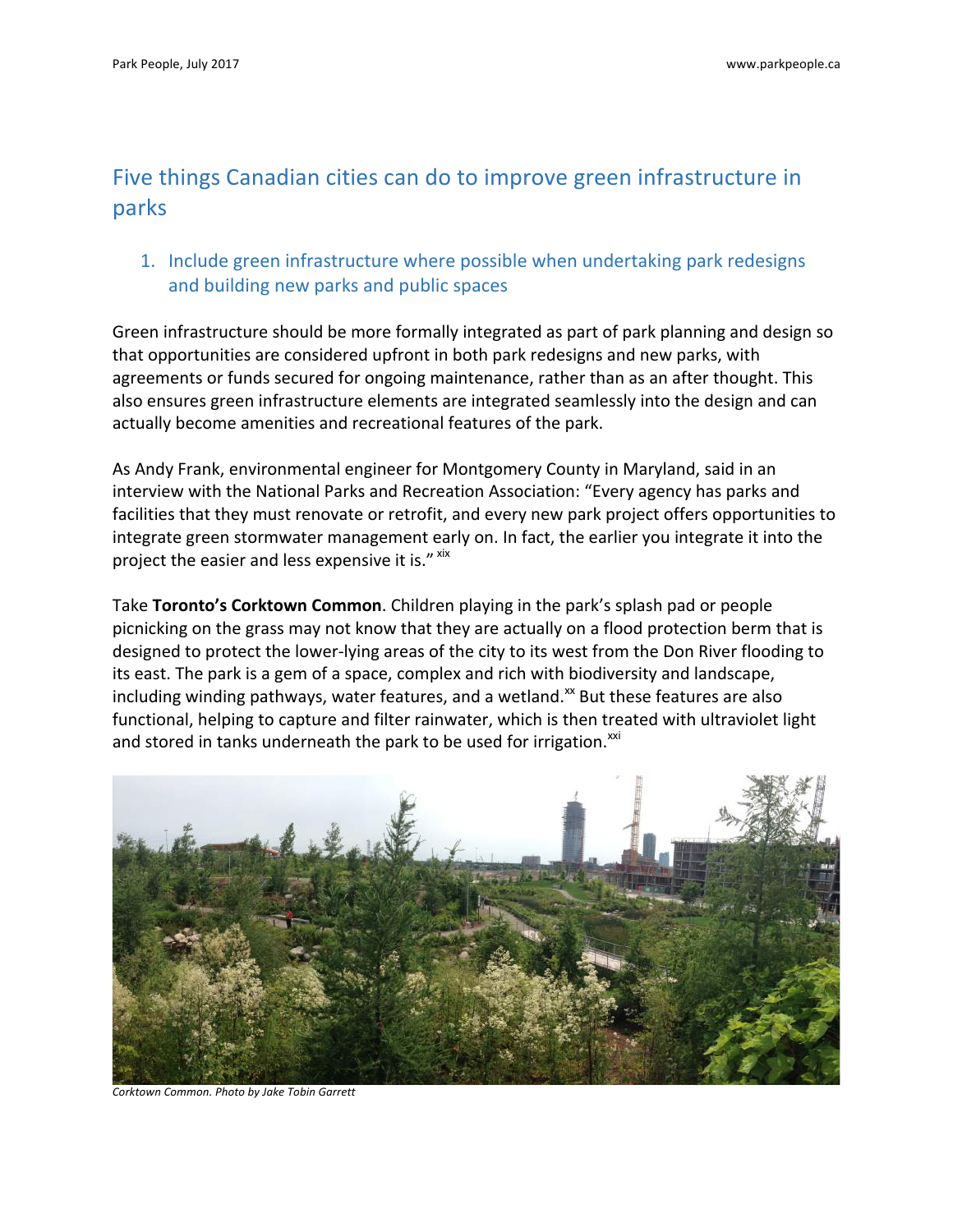The redevelopment plan for **Calgary's Bowmont Natural Environment Park** focuses on incorporating green infrastructure into the park to protect the Bow River, which was the source of major flooding during the 2013 storm. "The park's location in the floodplain offers a rare opportunity to protect the Bow River by incorporating green stormwater treatment as a functional element of the park," the City notes. "The stormwater elements will also provide a major park amenity that contributes to visitors' experience in the park."<sup>xxii</sup> Green infrastructure elements like a wetland are being incorporated into wildlife habitat and also walking and cycling trails.

In **Vaughan**, plans for **Edgeley Pond and Park** are a critical part of the city's overall plans to develop a new downtown community in the Vaughan Metropolitan Centre. The project will create a new 7.5-hectare passive and active open space for community use that also doubles as essential green infrastructure and flood protection—critical for unlocking new land for development in the area.

## 2. Create a comprehensive plan for rolling out green infrastructure

Many cities continue to experiment with pilot projects, one-off projects, and small-scale green infrastructure initiatives, but it's important to provide resources and staff to invest in a strategic implementation plan that can provide guidance on how to roll-out green infrastructure in a more comprehensive manner. These plans may require green infrastructure in new developments and also assess the current park system to understand where the best opportunities are found.

As Vancouver's recent Rainfall Management and Green Infrastructure Plan notes, green infrastructure projects in the city have mainly been "staff-led pilot initiatives" that were "developed only when opportunities arose and resources were available, rather than an integral part of City capital programs or development requirements."<sup>xxiii</sup> The new plan changes that, building on what the City has learned through many pilot projects and laying out broad targets—such as capturing, filtering, and treating 90% of rainfall before it reaches the ocean and specific strategies about how to accomplish this.

**Montreal's Towards Sustainable Municipal Water Management** plan includes an emphasis on green infrastructure, including the city's green alleys program where partnerships with residents transform alleys from paved surfaces to green landscapes. The plan also includes building rain gardens and stormwater ponds at the edges of parking lots and parks, such as the city's central park, Mont Royal.

But it's **Philadelphia's Green City, Clean Waters** plan that is a leading example of comprehensive green infrastructure planning in North America. The city just celebrated the fifth anniversary of this 20-year plan by announcing that the projects completed in its first five years are now diverting 1.5 billion gallons of polluted water annually from rivers.<sup>xxiv</sup> The plan includes a partnership with Philadelphia Parks and Recreation to include green infrastructure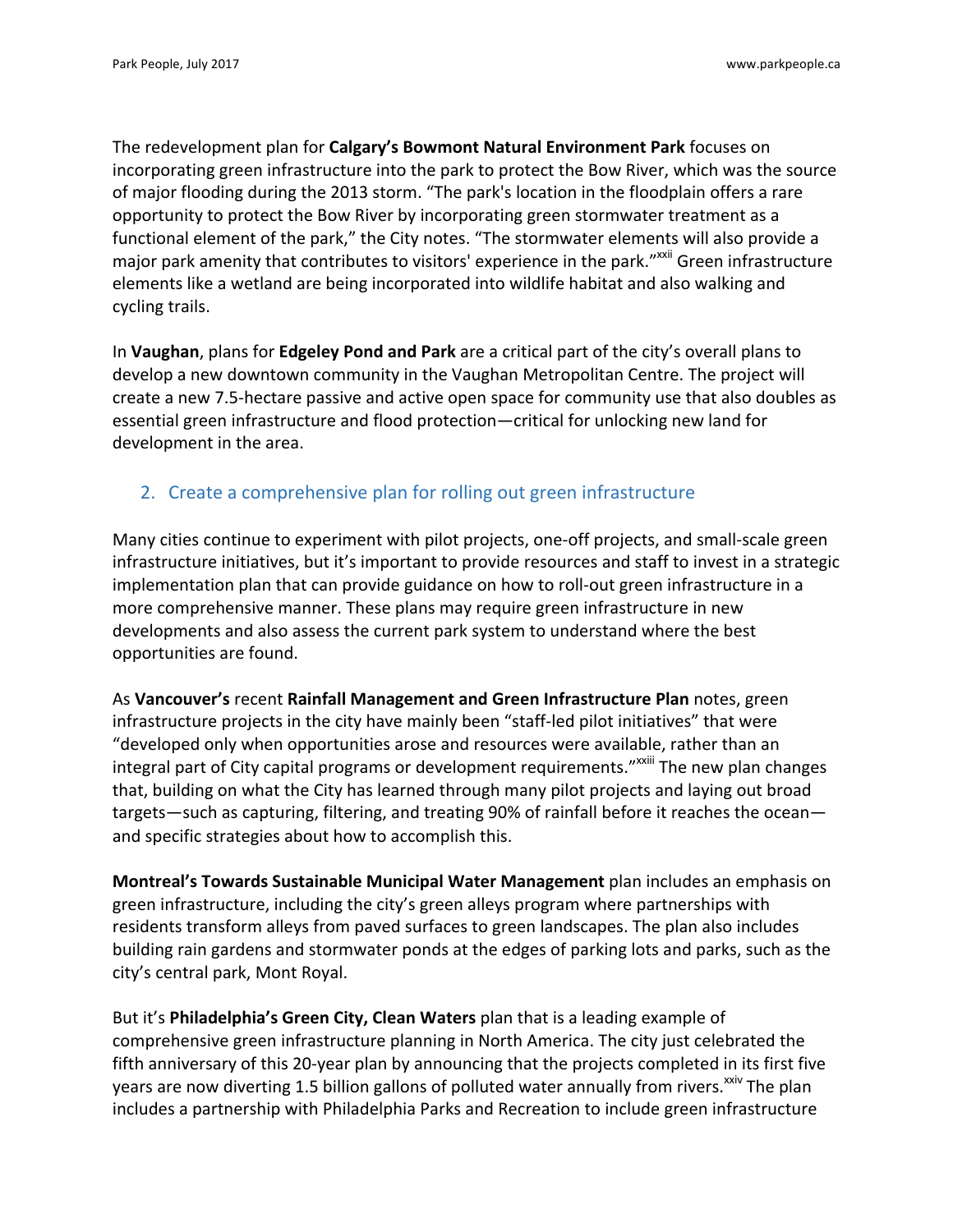within city parks, such as the recently renovated **Ralph Brooks Park**, which includes rain gardens and a storage tank beneath a basketball court that can hold 16,000 gallons of water.<sup>xxv</sup>

#### 3. Make green infrastructure playful and visible to encourage ecological literacy

So many of the critical systems in our city operate underground or out of sight—only becoming a topic of conversation when there is a problem, like flooding from a storm or a power outage. By making stormwater infrastructure visible through wetlands, bioswales, and other green infrastructure elements, we are also creating educational opportunities for learning about our natural environment and city systems. Interpretive signage, playful elements, tours, and educational programming can raise awareness and support.

**Copenhagen** has really taken this to heart with a new urban park it has developed called **Tåsinge Plads**. Billed as the city's first "climate-adapted urban space,"<sup>xxvi</sup> the park transformed what was once mostly pavement into a multi-levelled public space that captures and holds rainwater from 4,300 square metres of the surrounding neighbourhood. Sculptural elements like upturned umbrellas capture rain and provide water for plants. The park is part of a wider climate adaptation plan that aims to create a more climate resilient Copenhagen through the type of green infrastructure and park investments seen in Tåsinge Plads.<sup>xxvii</sup>



*Tåsinge Plads in Copenhagen. Photo by Klimakvarter*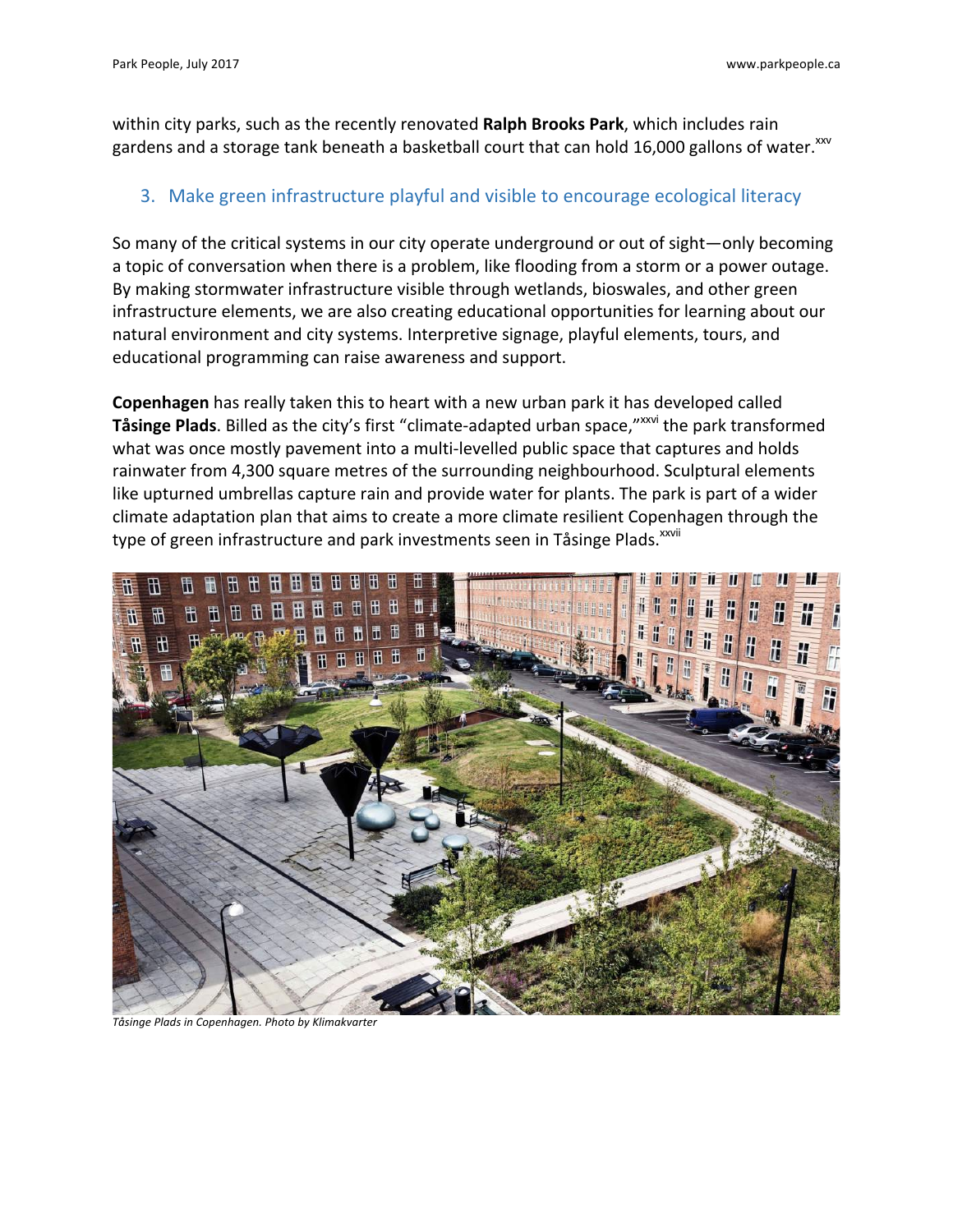But it doesn't have to be complicated. In **Vancouver's, John Hendry Park**—locally known as Trout Lake—a swale of plants and rocks directs stormwater from the roof of the adjacent community centre through the park and into the lake, creating a unique feature within the park and a visible indication of hydrological systems. A forthcoming redesign of the park will include even more green infrastructure elements, including meandering streams that feed water into the lake.

## 4. Involve community members and create job training and skill development opportunities

Green infrastructure park projects can offer opportunities for communities to be involved in creating a vision for the park, but also in the stewardship of those spaces. As with any park project, it's critical to involve community members early on and throughout the process, but also ensure there are opportunities for people to stay engaged after the project is completed. **Philadelphia's Green Parks** program, for example, allows community members to nominate a park in their neighbourhood for consideration of green infrastructure improvements.<sup>xxviii</sup>

Local organizations or volunteer groups, such as a park friends group, could also become involved in assisting with the maintenance of green infrastructure elements or running educational programming. An adopt-a-rain garden program could be modelled after other programs where garden spaces are adopted like Vancouver's Green Streets or Montreal's Green Alleys.

Green infrastructure projects can also be used to foster local economic development by incorporating job training and skill building for local communities. The organization Park Pride in **Atlanta**, for example, has worked with community service organizations to hire local youths to work on green infrastructure projects in parks.<sup>xxix</sup>

## 5. Create financial tools to help fund green infrastructure projects in parks and the public realm

Some cities are turning to dedicated stormwater fees to fund green infrastructure projects. Rather than a tax, these are structured as "user fees" that are charged to properties based on their amount of impermeable surface and thus how much they contribute to stormwater runoff. These can be an important new source of funding for park projects that include green infrastructure elements, both in their construction and maintenance.

As noted within a recent Credit Valley Conservation report: "In cases where municipalities have implemented stormwater management rate systems, putting [green infrastructure] features into parks can be an incentive for parks and recreation staff. Operational costs for maintaining [green infrastructure] landscape features and permeable parking lots are generally paid through the stormwater rate instead of from the park's budget."XXX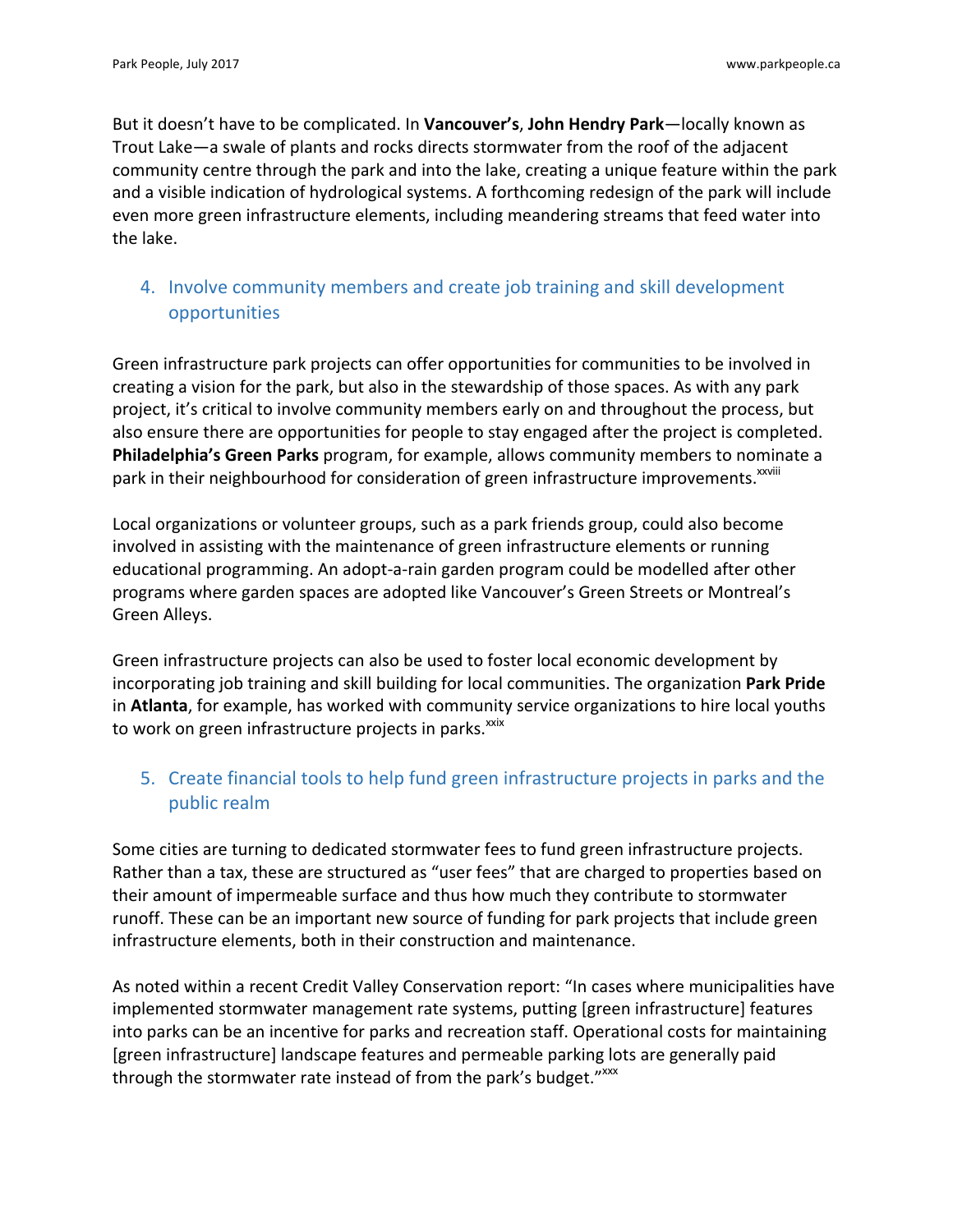**Philadelphia**, for example, has a stormwater fee based on the amount of impermeable surface on a property that helps fund stormwater management infrastructure, like the city's many green infrastructure developments in parks and public spaces.<sup>xxxi</sup> Mississauga recently approved a similar stormwater charge that took effect in 2016.<sup>xxxii</sup> Unfortunately, **Toronto** shelved a plan in 2017 to create a dedicated fee that could fund stormwater projects. $^{\text{xxxiii}}$ 

## Green infrastructure is about more than stormwater

Green infrastructure at its core is about creating spaces that help manage stormwater, but these projects also bring a host of other benefits—from habitat creation to providing new spaces for people to gather. Much like parks, the benefits of green infrastructure are deep and layered, touching on the environment, economic, and social.

Green infrastructure can be used as a method of park and public space creation, turning leftover bits of roadway and other spaces into beautiful multi-functional community spaces, like Raindrop Plaza. It can also be used to unlock land for development by providing flood protection, like Toronto's plan to renaturalize the mouth of the Don River to open up the Portlands for development.

It can be used to create playful, whimsical urban spaces that also provide opportunities for learning about our ecological systems. It can provide ways to save money, especially when coupled with a stormwater fee that incentivizes green infrastructure development. And, critically, it does all this while providing a way to create more climate-resilient cities that are better able to weather the impacts of climate change. Investing in green infrastructure in our parks and public spaces just makes sense.

## Acknowledgements

Huge thanks to Sheila Boudreau for her time and edits. Sheila is senior landscape architect at the Toronto and Region Conservation Authority and formerly an urban designer at the City of Toronto where she co-lead Greet Streets with Toronto Water. Also thank you to the following people for providing information and case study examples: Clara Blakelock from Rain Community Solutions; Gerardo Paez Alonso, Project Manager for the Vaughan Metropolitan Centre; and Michelle Sawka, Project Manager at Green Infrastructure Ontario Coalition.